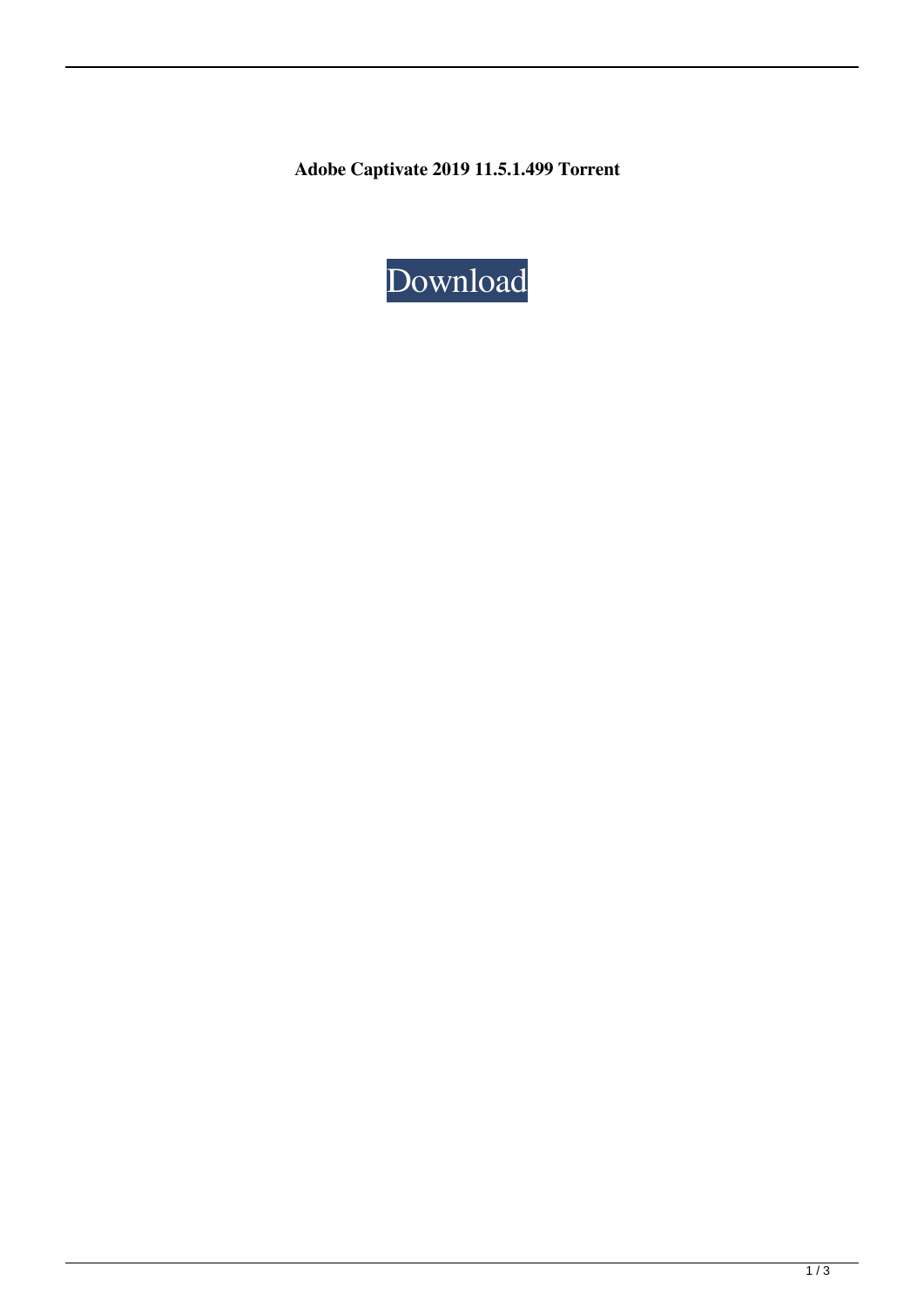Ensure that Captivate 11.0.0.243 or 11.0.1.266 or 11.5.0.476 or 11.5.1.499 build version is already installed. Open Adobe Captivate, and choose Help > Check for .Q: Installing pkg-config in Ubuntu 19.10 I am trying to install a third-party library that requires pkg-config, and I'm having a hard time. The site of the library is I run sudo apt install pkg-config, and it shows that it has been installed, but when I try to install their library with sudo apt install alchemy-library, it says: The following packages have unmet dependencies: alchemy-library : Depends: pkg-config Depends: libc6 (>= 2.17) but 2.24-5ubuntu3 is installed What do I do? I don't really understand apt, but I know that if I can install pkg-config, then I can install alchemy-library. I appreciate any help I can get. (This question is similar to this, but if you view that, you'll see it's not clear whether I need to install pkgconfig or not in this case.) A: You can install alchemy-library manually using the deb file you find in it's github repository. Alternatively, you can try compiling it from source. On Ubuntu 19.10 you should be able to use the latest cmake: sudo apt-get install cmake wget tar xf cmake-3.11.1.tar.gz cd cmake-3.11.1 ./configure make sudo make install If that works you should be able to use the alchemy library compiled from source. Q: Summation - \$a\_1\$, \$a\_2\$, \$a\_3\$,..., \$a\_{\infty}\$. Is \$a\_2+a\_1+a\_3+...\$ ever positive? Let \$a\_1